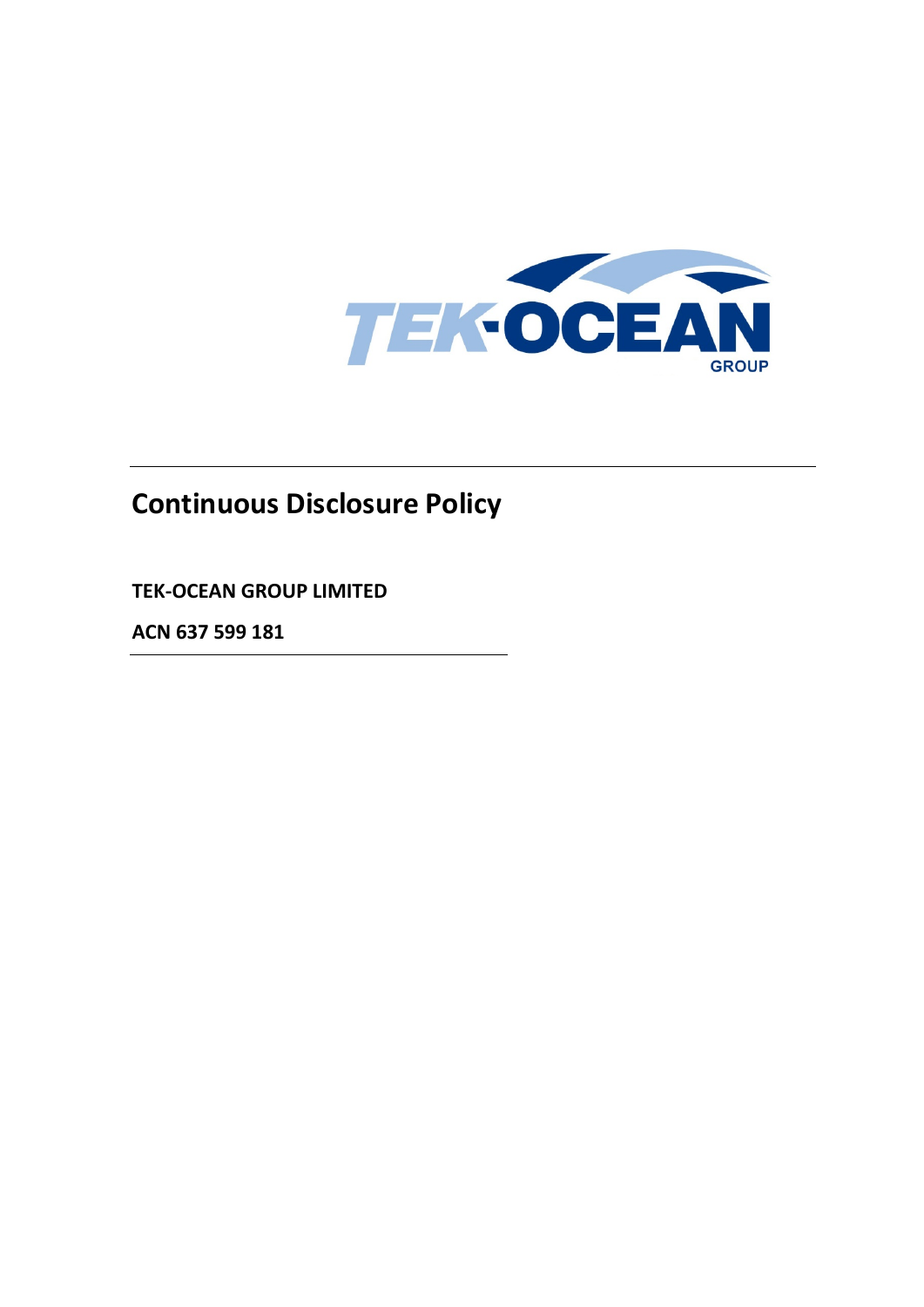# **1. Introduction**

- 1.1. TEK Ocean Group Limited ACN 637 599 181 (**Company**) has significant obligations under the *Corporations Act (2001)* Cth (**Corporations Act**) and, upon listing it's securities with Australian Stock Exchange Limited (**ASX**), the Listing Rules of ASX to keep the market fully informed of information which may have a material effect on the price or value of the Company's securities.
- 1.2. The Company's policy is to ensure compliance with these requirements and the Company discharges its obligations by releasing information to the ASX Market Announcements Platform in the form of:
	- (a) an ASX release;
	- (b) disclosure of other relevant documents (eg the annual report, results announcements etc); or
	- (c) requesting a trading halt.

# **2. Overview of continuous disclosure obligations**

#### **2.1 ASX Listing Rule 3.1**

The ASX has described Listing Rule 3.1, known as the continuous disclosure rule, as its most important and "corners stone" listing rule. It requires that the Company must immediately notify ASX of:

"*any information the Company is or becomes aware of concerning itself that a reasonable person would expect to have a material effect on the price or value of the Company's securities*".

The information must be given to ASX (and an acknowledgement that ASX has released the information to the market must be received) before the information can be given to any other person or released on the Company's website.

The basic principle underlying the continuous disclosure framework is that timely disclosure must be made of:

- (a) information which may affect the security values or influence investment decisions; and
- (b) information in which security holders, investors and ASX have a legitimate interest.

"Immediate" disclosure under Listing Rule 3.1 requires disclosure to be made "promptly and without delay". Although the length of time required to make an announcement will depend on the circumstances, the information must be disclosed to ASX as quickly as possible in the circumstances and must not be deferred, postponed or put off to a later time.

| <b>TEK-Ocean Group Limited</b> |  |
|--------------------------------|--|
|--------------------------------|--|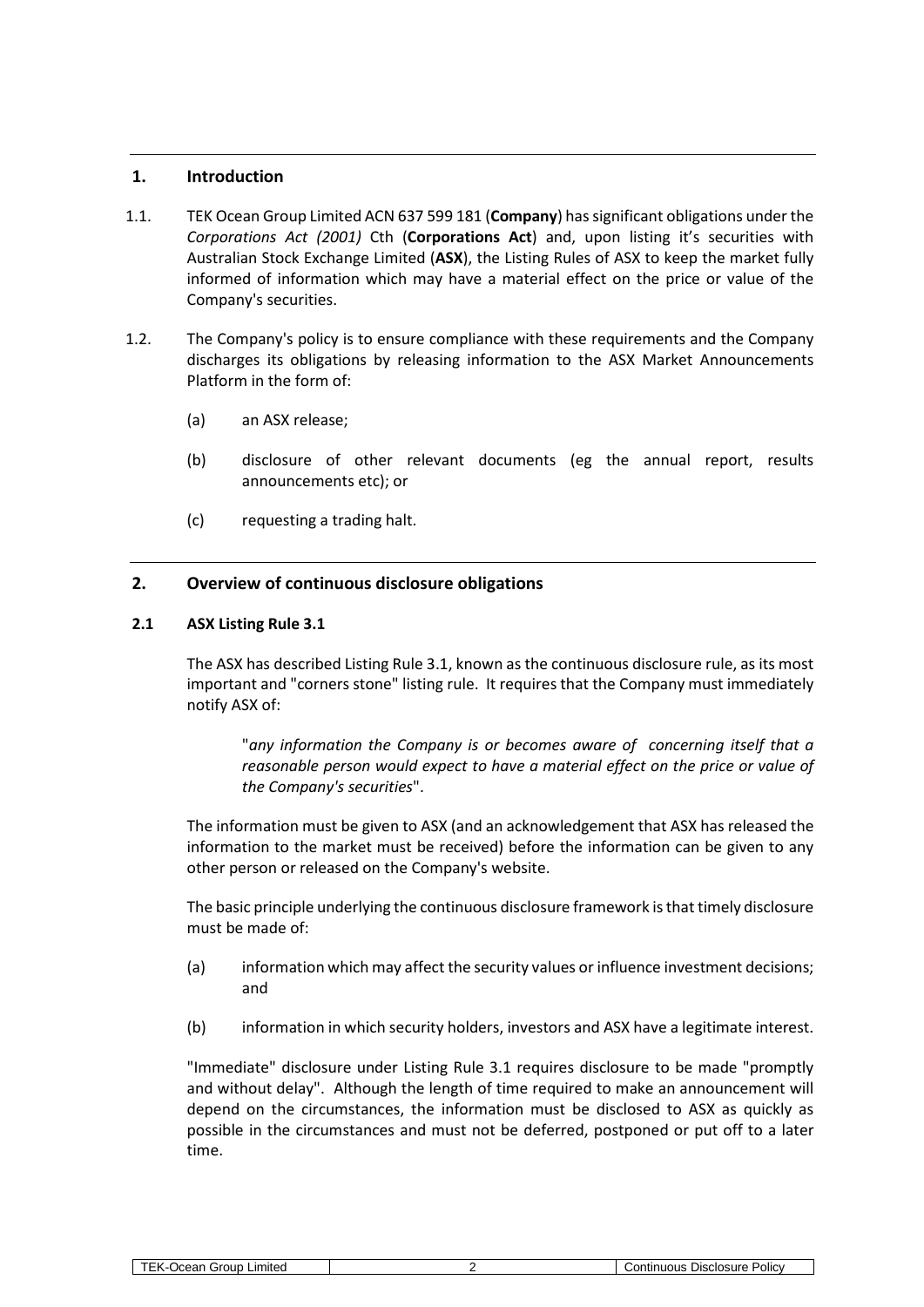# **2.2 Materiality**

Materiality must be assessed having regard to all the relevant background information, including past announcements that have been made by the Company and other generally available information.

Strategic or reputational matters clearly have the potential to present significant issues for the Company. Such matters can be equally (or even more) important than financial and other "quantifiable" matters.

Some examples of what might constitute a "material price sensitive information" are included in paragrap[h 2](#page-18-0) of Attachment [1.](#page-18-1)

#### <span id="page-2-0"></span>**2.3 Exceptions to the continuous disclosure rule**

Disclosure to the market is not required where each of the following conditions is and remains satisfied:

- (a) one or more of the following apply:
	- (i) it would be a breach of a law to disclose the information;
	- (ii) the information concerns an incomplete proposal or negotiation;
	- (iii) the information comprises matters of supposition or is insufficiently definite to warrant disclosure;
	- (iv) the information is generated for the internal management purposes of the Company; or
	- (v) the information is a trade secret; and
- (b) the information is confidential and ASX has not formed the view that the information has ceased to be confidential; and
- (c) a reasonable person would not expect the information to be disclosed.

# **2.4 Confidentiality**

When the Company is relying on an exception to Listing Rule 3.1, or is involved in a development that may eventually require reliance on an exception, appropriate confidentiality protocols must be adhered to. A leak of confidential information immediately removes the Company's ability to withhold the information from ASX and forces the Company to disclose the information even if it could have otherwise been withheld legitimately, regardless of where the leak comes from.

Information about a matter involving the Company may cease to be confidential if there is:

- (a) a reasonably specific and reasonably accurate media or analyst report about the matter;
- (b) a reasonably specific and reasonably accurate rumour known to be circulating the market regarding the Company; or

| .7711 | arour<br>-imited<br>.1000<br>$\overline{\phantom{a}}$ |  | <b>POIC</b><br>Disclosure<br>----<br>.<br>,,,,,,,<br>ш |
|-------|-------------------------------------------------------|--|--------------------------------------------------------|
|-------|-------------------------------------------------------|--|--------------------------------------------------------|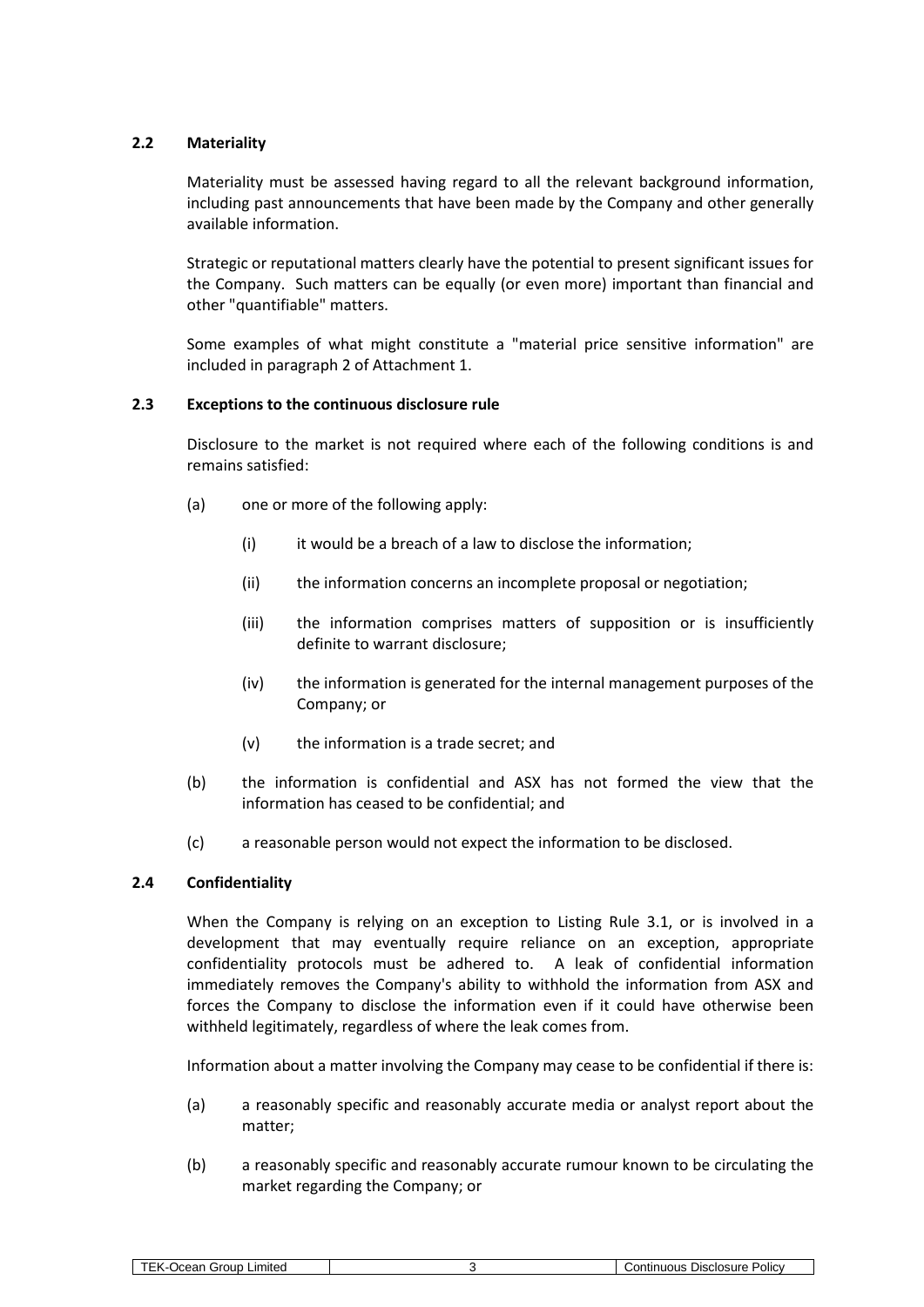(c) a sudden and significant movement in the market price or traded volumes of the Company's securities that cannot be explained by other events or circumstances.

Confidential information should only be disclosed on a need-to-know basis and only to those who have an obligation of confidence to the Company. This includes employees and directors of the Company who have an obligation under their contract of employment and any third parties with appropriate contractual agreements in place to protect the Company's confidential information.

# **2.5 False market**

A false market is where material misinformation or materially incomplete information exists in the market, which compromises the proper valuation of shares.

If ASX considers that there is or is likely to be a false market in the Company's securities and asks the Company to give it information to correct or prevent a false market, the Company must immediately give ASX that information. Refer to section [7.11](#page-11-0) for the Company's policy in relation to ASX price query letters.

The obligation to provide this information to ASX arises even if an exception described in section [2.3](#page-2-0) would apply but for ASX's request.

# **3. Contraventions and penalties**

The Company contravenes its continuous disclosure obligations if it fails to notify ASX of information required by Listing Rule 3.1.

Either ASX or ASIC, as co-regulators, may take action upon a suspected contravention.

#### **(a) ASX Listing Rules**

If the Company contravenes its continuous disclosure obligations under the Listing Rules, ASX may suspend quotation of the Company's securities, temporarily halt trading in the Company's securities or, in extreme cases, delist the Company from ASX.

#### **(b) Corporations Act**

If the Company contravenes its continuous disclosure obligations, it may also be liable under the Corporations Act and may face:

- (i) criminal liability which attracts substantial monetary fines; and
- (ii) civil liability for any loss or damage suffered by any person as a result of the failure to disclose relevant information to ASX.

There is no fault element required to establish civil liability. However, a court has power to relieve a person from civil liability if the person acted honestly and in the circumstances the person ought fairly to be excused for the contravention.

| $- - -$<br>.                                                             |              |
|--------------------------------------------------------------------------|--------------|
| Limited<br><b>Disclosure</b><br>Group<br>.ontir<br>ามดนร<br>- 14<br>ווסכ | <b>POICV</b> |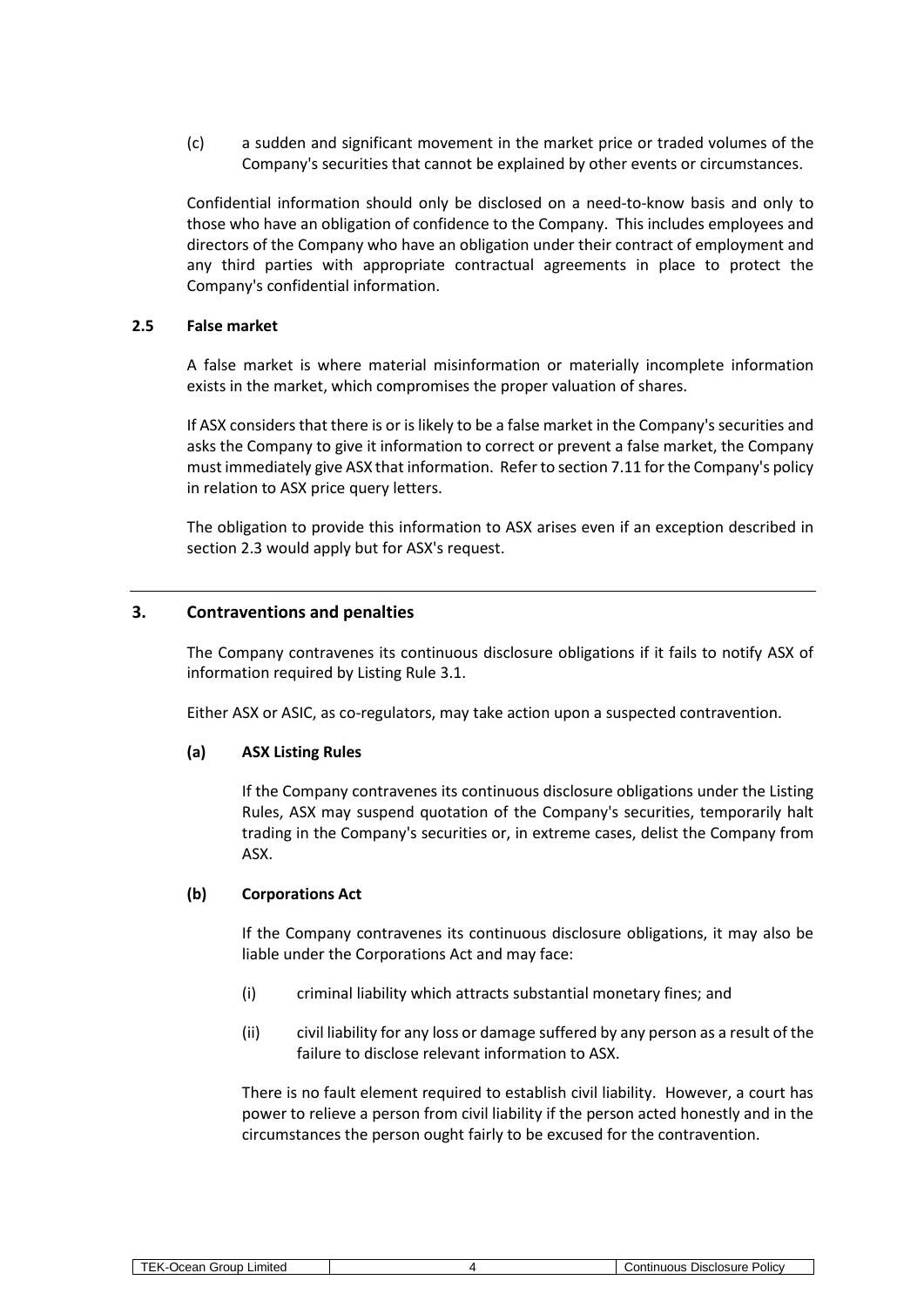ASIC has the power to issue infringement notices and can initiate investigations of suspected breaches under the *Australian Securities and Investments Commission Act 2001* (Cth).

# **(c) Class action risk**

If the Company fails to disclose materially price sensitive information in accordance with Listing Rule 3.1, investors who buy or sell the Company's securities during the period of non-disclosure (and possibly other affected stakeholders) may be entitled to bring a class action against the Company. Even when they are not successful, class actions can be costly to defend and may have a serious negative effect on the Company's reputation and share price. A successful class action could potentially threaten the solvency of the Company.

# **3.2 Persons involved in a contravention**

The Company's officers (including its directors), employees or advisers who are involved in any contravention of continuous disclosure obligations may also face criminal penalties and civil liability. Substantial penalties or imprisonment, or both, may apply.

A person will not be considered to be involved in the contravention if the person proves that they:

- (a) took all steps (if any) that were reasonable in the circumstances to ensure that the Company complied with its continuous disclosure obligations;
- (b) after doing so, believed on reasonable grounds that the Company was complying with those obligations.

The procedures specified in this Policy are the minimum expected of relevant officers and employees in relation to compliance with the Company's continuous disclosure obligations. Depending on the circumstances, officers and employees may have obligations over and above those contained in this Policy.

To avoid potential civil or criminal liability, in all situations officers and employees must do everything they reasonably can to ensure that the Company complies with its continuous disclosure obligations. In particular, staff must not try to hid or delay "material news", especially when the information is likely to impact the Company's share price.

#### **3.3 Infringement notices and statement of reasons**

If ASIC has reasonable grounds to believe that the Company has contravened its continuous disclosure obligations, ASIC may issue an infringement notice to the Company, providing (among other things) details of the alleged contravention and specifying the penalty.

Before issuing the infringement notice, ASIC must:

- (a) give the Company a written statement of reasons; and
- (b) give a representative of the Company an opportunity to appear at a private hearing before ASIC, give evidence and make submissions to ASIC in relation to the alleged contravention.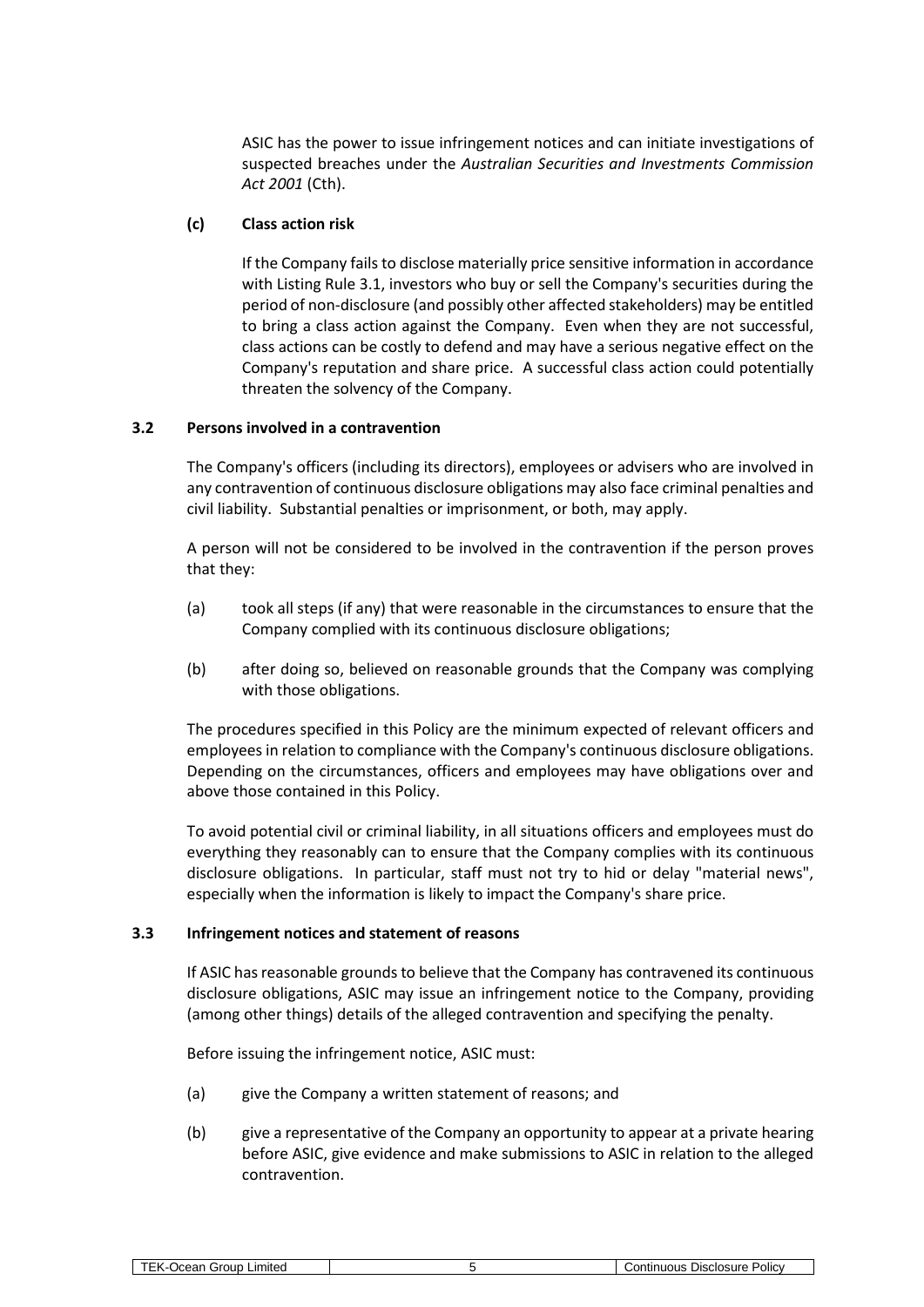If an infringement notice is issued to the Company, the Company may:

- (a) pay the penalty specified in the infringement notice and lodge the requisite notification with ASX;
- (b) seek an extension of the 28-day compliance period;
- (c) make written representations to ASIC seeking withdrawal of the infringement notice (and, if appropriate, seeking refund of any penalty paid in accordance with the infringement notice); or
- (d) decline to satisfy the infringement notice within the compliance period.

Even when the Company pays the penalty specified in the infringement notice, the Company may still be pursued in the courts by third parties. Paying an infringement notice will **not** prevent shareholders or other affected third parties from bringing a class action.

# **4. Further information**

More detailed information about the continuous disclosure obligations is contained in Attachment [1](#page-18-1) to this Policy.

In addition, relevant officers and employees receive training (on at least an annual basis) that includes:

- (a) familiarisation with our continuous disclosure obligations and the penalties that may result from their breach;
- (b) examples of continuous disclosure obligations and the penalties that may result from their breach;
- (c) the business costs associated with a 'suspected' continuous disclosure breach, including the risk of ASIC investigations and class actions and the reputational damage to the Company; and
- (d) an overview of this Policy and the officer's and employee's role under this Policy.

#### **5. Reporting disclosable events**

#### <span id="page-5-0"></span>**5.1 Responsibility**

The Board is ultimately responsible for ensuring compliance with the Company's continuous disclosure obligations.

If management becomes aware of any information at any time that should be considered for release to the market, it must be reported immediately to a member of the Board.

Managers must ensure they have appropriate procedures in place within their areas of responsibility to ensure that all relevant information (ie any information that could be materially price sensitive) is reported to them immediately for on forwarding in accordance with this Policy.

| Group<br>-imited<br>$\overline{\phantom{a}}$<br>$\sim$<br>$-1$ | -<br>sure<br><b>Policy</b><br>⊃isclos <sup>,</sup><br>.<br>.<br>.<br> |
|----------------------------------------------------------------|-----------------------------------------------------------------------|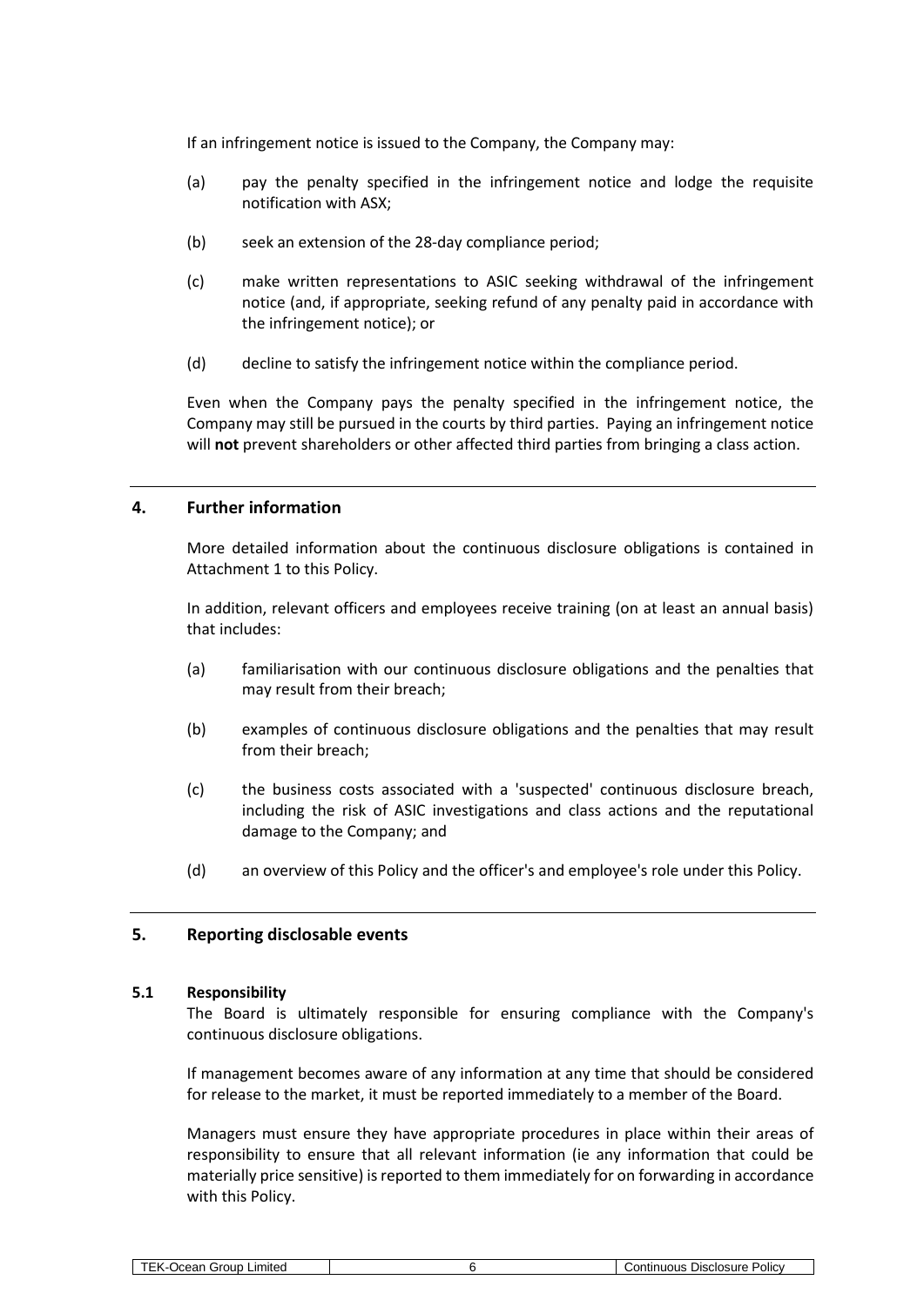It is important for management to understand that just because information is reported to the Board, that does **not** mean that it will be disclosed to ASX. It is for the Board to determine whether information is material and requires disclosure. Accordingly, the Company's policy is for all potentially material information to be reported to the Board even where the reporting person is of the view that it is not in fact "material". The person's view on materiality can (and should) be shared with the Board but will not be determinative.

A similar reporting obligation also arises where a non-executive director (in their capacity as a director of the Company) becomes aware of information that should be considered for release to the market.

# **5.2 Assessment process**

Where any information is reported as referred to in section [5.1,](#page-5-0) the Board will (as appropriate):

- (a) review the information in question;
- (b) urgently seek advice that is needed to assist the Board to interpret the information (provided that disclosure of the information cannot be delayed if the information is clearly materially price sensitive on its face);
- (c) determine whether any of the information is required to be disclosed to ASX;
- (d) consider whether it is necessary to seek a trading halt to facilitate an orderly, fair and informed market in the Company's securities;
- (e) coordinate the actual form of disclosure with the relevant members of management; and
- (f) confirm the CEO (or equivalent) approval for the proposed disclosure.

# **5.3 Draft announcements pending disclosure**

Where information is reported to the Board in accordance with section [5.1,](#page-5-0) and the Board determines that the circumstances are developing but the information is not presently disclosable, the Board must oversee the preparation of an appropriate draft announcement to facilitate immediate disclosure of the information if it later becomes disclosable (for example, as a result of confidentiality being lost through a "leak").

#### **5.4 Misleading information**

The Company is also subject to a duty not to disclose information in a way that could mislead the market. Appropriate care must therefore be taken to ensure that the content of any announcement clearly discloses the material information.

It is paramount that the Company's market announcements are accurate, balanced and expressed in a clear and objective manner that allows investors to assess the impact of the information when making investment decisions.

All announcements under Listing Rule 3.1 or 3.1B must be approved by the Board before the announcement is made or disclosure is released through the Company Secretary.

| _ımıted<br>irour<br>$-$<br>יי<br>еаг<br>. . | -<br><b>Policy</b><br>sclosure<br>.<br>JISO<br>.<br>' ILI. |
|---------------------------------------------|------------------------------------------------------------|
|                                             |                                                            |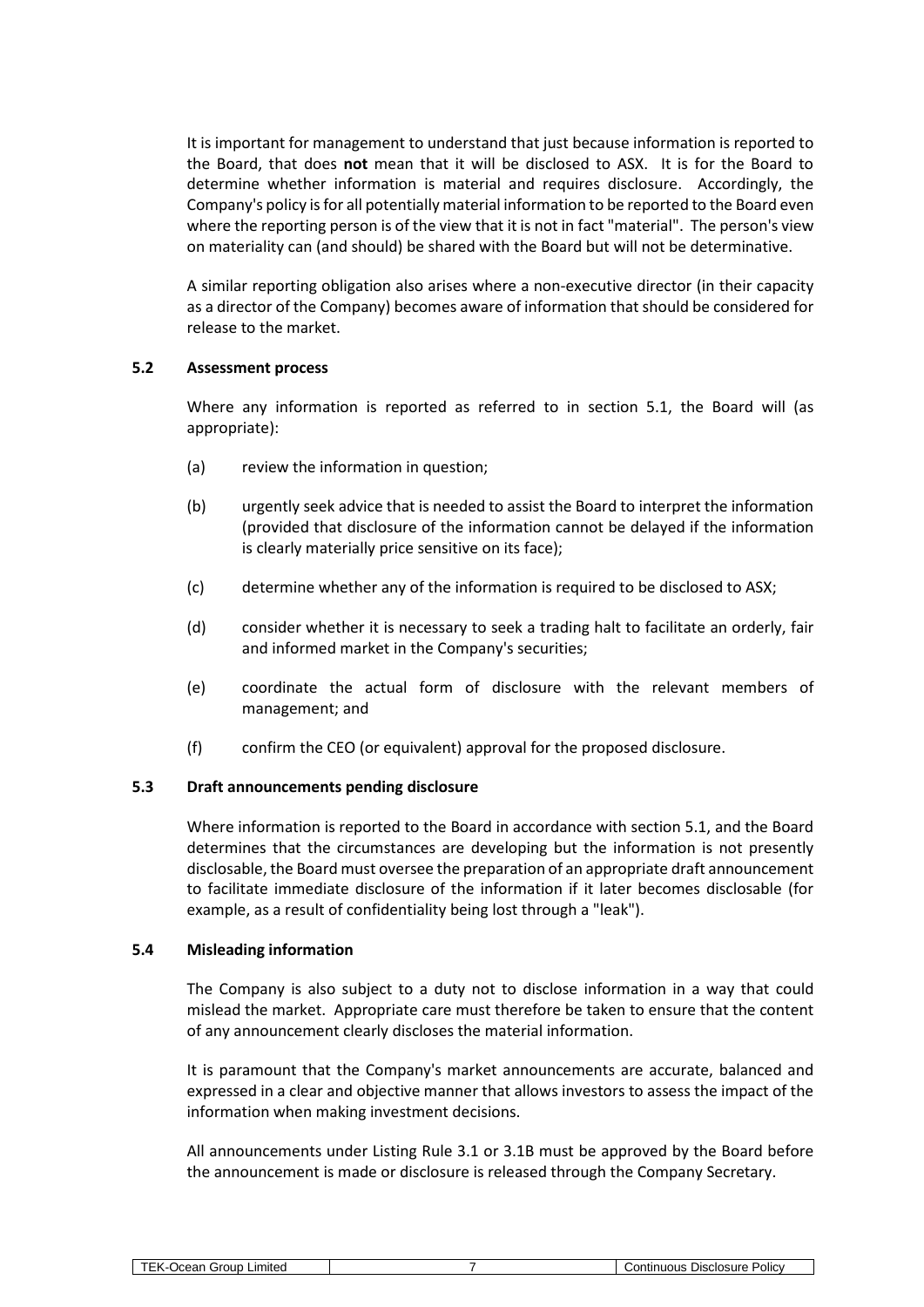#### **5.5 Rapid Response Process**

If a meeting of the Board cannot be convened within the requisite timeframe, the Rapid Response Process set out in sectio[n 9](#page-14-0) must be followed.

#### **5.6 Announcement protocol**

All announcements to ASX must be made through the Company Secretary in accordance with the procedure set out in section [10.](#page-15-0)

Where open briefings or public speeches are to be made and, in accordance with this Policy, relevant presentation materials and speeches are to be lodged with ASX for release, prior approval must be obtained from the Chair and/or the CEO (or equivalent).

The Board will be promptly provided with copies of all information disclosed to ASX.

It is a standing agenda item at all Board meetings to consider whether any matters reported or discussed at a Board meeting should be disclosed to the market pursuant to the Company's continuous disclosure obligation.

Continuous disclosure is also a standing agenda items at senior management meetings for the purpose of monitoring compliance with the Company's obligations.

# **6. Trading Halts**

The Company may request a trading halt to maintain fair, orderly and informed trading in its securities and to manage disclosure issues.

If the market is or will be trading at any time after the Company becomes aware of an obligation to disclose information but where the Company is not in a position to make immediate disclosure to the market, the Board will consider whether to request a halt or, in exceptional circumstances, a voluntary suspension.

As a matter of general guidance, a trading halt may be necessary in the following circumstances:

- (a) if media comment about the Company is sufficiently specific and detailed to warrant a response;
- (b) if the Company experiences an unexplained price and/or volume change;
- (c) if a confidentiality leak has occurred and it is having a material effect on the market price and/or traded volumes of the Company's securities;
- (d) if ASX forms the view that a false market exists and asks the Company to release information to correct a false market and the Company is not able to make a release immediately,

and in each scenario,

| TEK-Ocean Group Limited |  |
|-------------------------|--|
|-------------------------|--|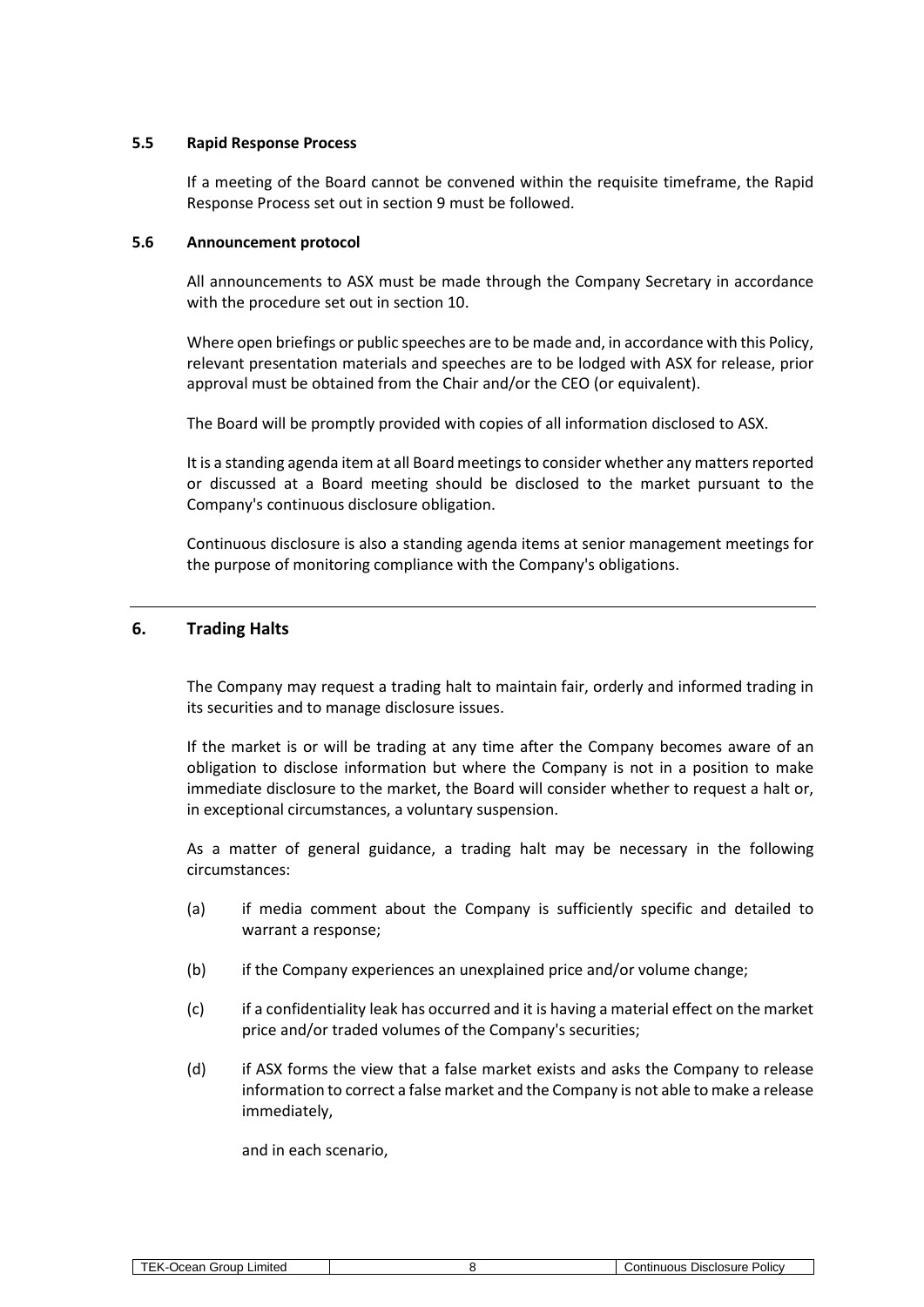- (e) where the market is trading, the Company is not in a position to give an announcement to ASX straight away; or
- (f) where the market is not trading, the Company will not be in a position to given an announcement to ASX before trading next resumes.

The Chair or the CEO (or equivalent) can call a trading halt and will alert and keep the Board informed of any request for a trading halt.

**Trading Halt Response Protocol:** If neither the Chair nor the CEO is unavailable to call a trading halt, the Chair of the Audit & Risk Committee may call a trading halt. If the Chair of the Audit & Risk Committee is also unavailable, any member of the Board is authorised to call a trading halt.

#### <span id="page-8-0"></span>**7. Financial markets communications**

#### **7.1 The Company's contact with the market**

Throughout the year the Company has scheduled times for disclosing information to the market on its financial performance. The Company provides technical back-up information at these times that supports such announcements. The financial results announcements, and the supporting information, must be lodged with ASX.

If "outlook statements" or forecasts are included in the Company's annual report or results announcements for a previous period, any material change in earnings expectations (either upwards or downwards) must be announced to the ASX before being communicated to anyone outside the Company.

In addition, the Company interacts with the market in a number of ways which can include one-on-one briefings, speeches, etc. At all times when interacting with the financial community, the Company must adhere to its continuous disclosure obligation and must not selectively disclose material price sensitive information to an external party unless that information has first been released to ASX.

#### **7.2 Authorised spokespersons**

The only Company representatives authorised to speak on behalf of the Company to major investors, potential investors, stockbroking analysts and the media are:

- (a) the Chair;
- (b) the CEO;
- (c) the Company Secretary; or
- (d) their delegates nominated for a specific purpose.

Any questions or inquiries from the financial community (where received in writing, verbally or electronically, including via the website) should be referred in the first instance to the CEO or Company Secretary.

| <b>TFK</b><br>irour<br>_ımıted<br>ear<br>10, | Disclosure<br><b>Policy</b><br>າtınuous |
|----------------------------------------------|-----------------------------------------|
|                                              |                                         |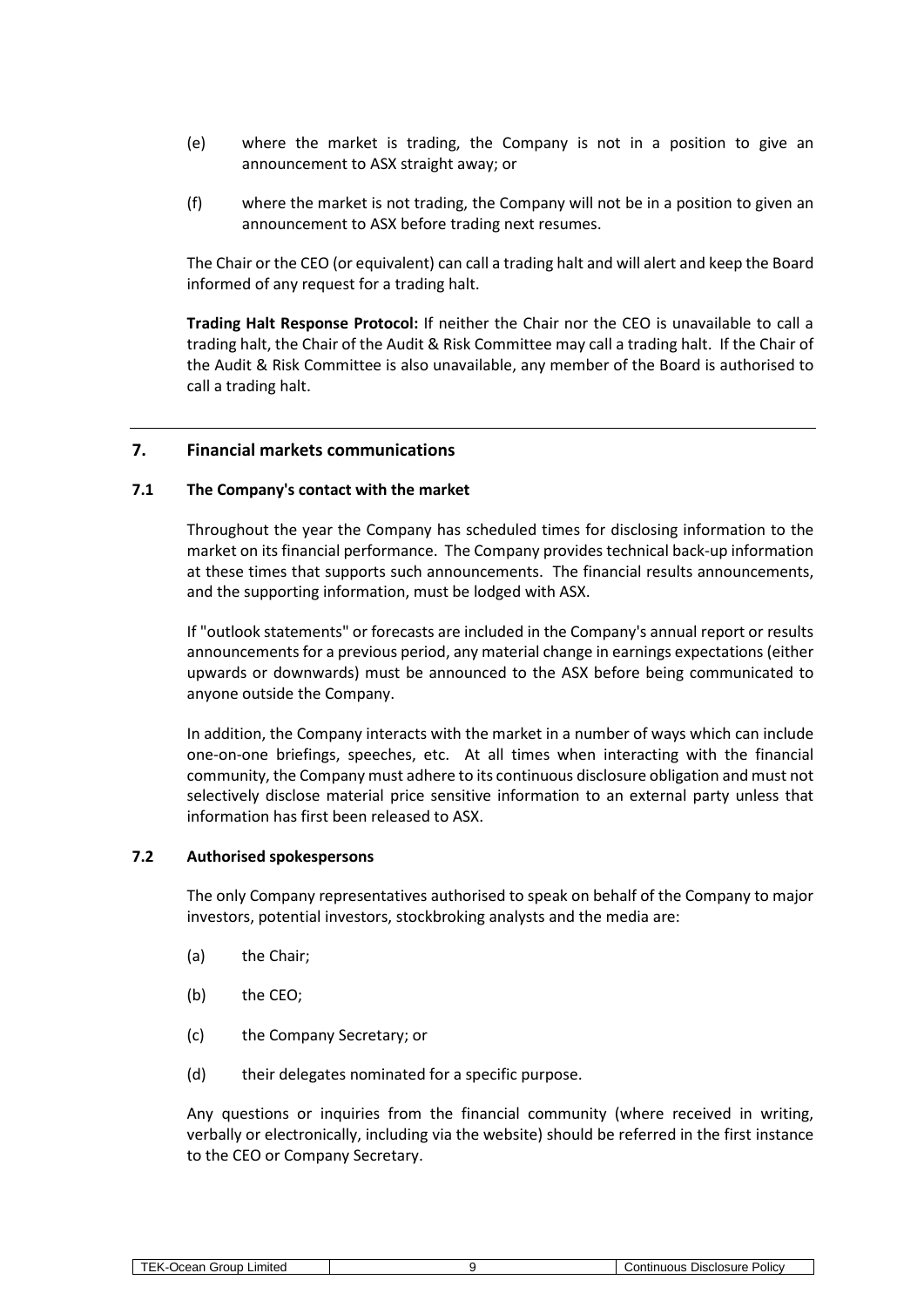Authorised spokespersons must not provide any material price sensitive information that has not already been announced to the market nor make comment on anything that may have a material effect on the price or value of the Company's securities.

No guidance on actual or forecast financial performance will be provided to any external party that has not already been provided to the market generally.

#### **7.3 Communication blackout periods**

Between the end of a reporting period and the announcement of the financial results, the Company imposes a blackout period in order to avoid the risk of creating a false market by inadvertently disclosing information that is incomplete or uncertain.

The Company's policy is that during this time it will not hold one-on-one briefings with institutional investors, individual investors or stockbroking analysts to discuss financial information concerning the Company and will not hold any open briefings to discuss anything other than information which has been announced to ASX.

Any proposal to deviate from the policy must be subject to approval in advance from the CEO and, if any briefings or meetings are held during a blackout period, there must be no discussion or provision of financial or other information in breach of the Company's continuous disclosure obligation.

#### **7.4 Open briefings to institutional investors and stockbroking analysts**

The Company may hold open briefing sessions. The Company will not disclose any information in these sessions which may have a material effect on the price or value of the Company's securities, unless such information has already been announced on ASX.

The Company will advise the market in advance of open briefings via the ASX announcements platform and the Company's website, lodge all presentation materials with ASX prior to the presentation commencing and place such information on the Company's website promptly following completion of the briefing. The Company may webcast its open briefings at the time they occur and, if so, will keep a clearly dated historical archive record of the web cast for at least a 6-month period. This information will be retained by the Company Secretary.

Public speeches will often be categorised as open briefings and these will be lodged first with the ASX if they may contain material price sensitive information and will also be posted on the Company's website.

A representative of the CEO (or equivalent) will be present at all open briefings. Where the representative believes that information which may have a material effect on the price or value of the Company's securities has been disclosed inadvertently, the representative must immediately report the matter to the Company Secretary for review by the Board for immediate disclosure to ASX.

The Company Secretary is responsible for ensuring the policy requirements in relation to open briefings are met.

| _roup<br>∟ımıted<br>--<br>Ocean. | Disclosure<br>Policy<br>.<br>uunuous .<br>ا∪ت |
|----------------------------------|-----------------------------------------------|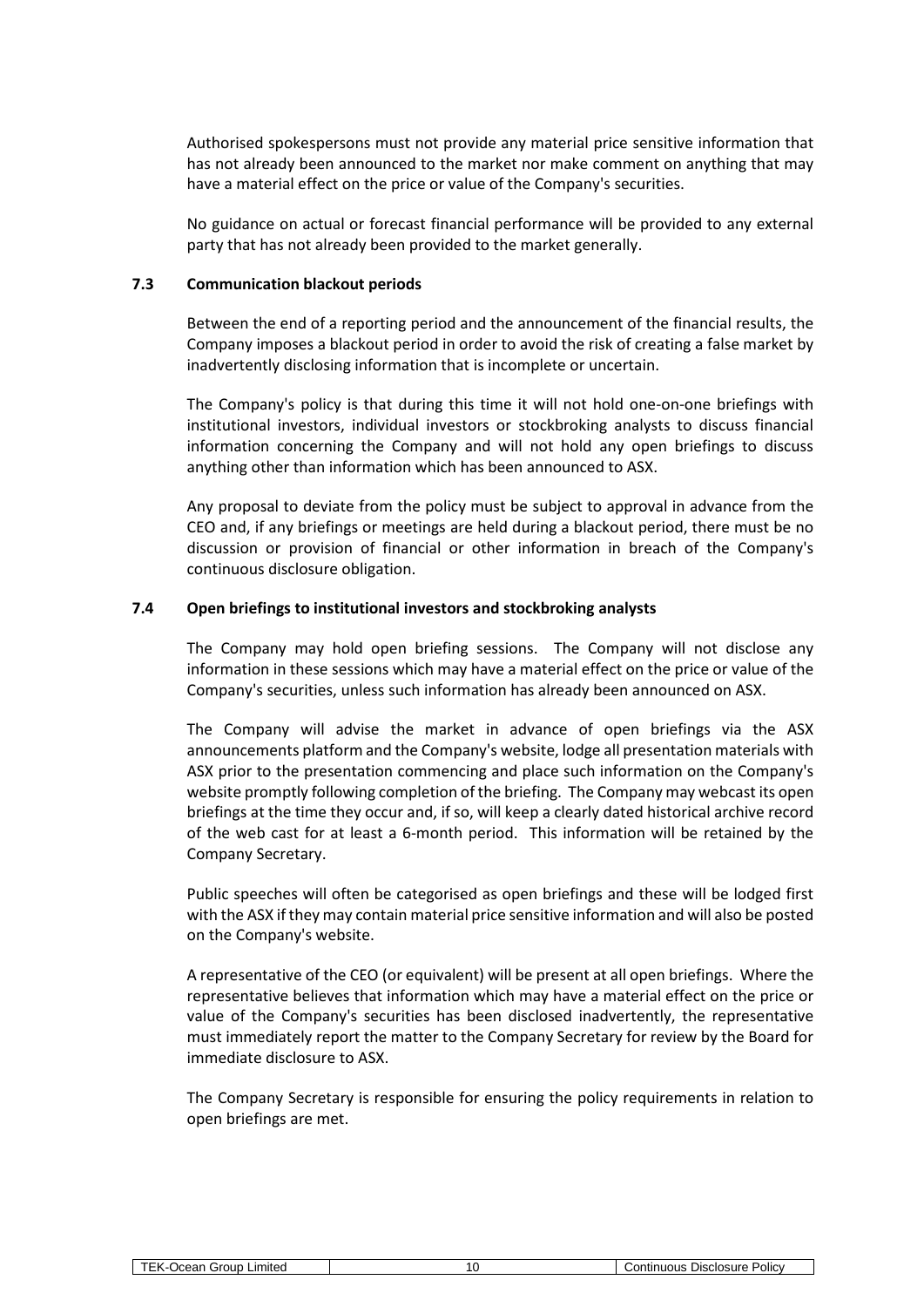# **7.5 1-on-1 briefing with the financial community/institutional investors**

From time to time the Company may conduct one-on-one briefings with the financial community or institutional investors. Where such briefings occur, no information will be provided which may have a material effect on the price or value of the Company's securities unless it has been announced previously to ASX.

The Company Secretary will ensure a record or note of all one-on-one briefings is kept for compliance purposes. The record will include a record of those present (name or numbers where appropriate) and the time and place of the meeting.

# **7.6 Site visits**

The Company may conduct visits to its sites from time to time which involve the presence of members of the financial community.

Nothing will be disclosed during these site visits which may have a material effect on the price or value of the Company's securities unless it has already been announced to ASX.

# **7.7 General conferences and forums**

Where the Company's executives give speeches or presentations to, or participate in, conferences or forums, it is important that the same protocols are maintained as for presentations to investors or analysts. Where appropriate, the Company Secretary will liaise to ensure such presentations are posted promptly on the Company's website.

#### **7.8 Review of briefings, meetings, visits and presentations**

Immediately following any briefings, meetings, visits or presentations referred to in this section [7,](#page-8-0) the CEO (or equivalent) (or in his or her absence, the senior executive involved) will review the matters discussed and presented (including any questions and answers provided). Where they form the view that any information has been disclosed inadvertently which may have a material effect on the price or value of the Company's securities, they must immediately report the matter to the Board for review and to consider the necessity for an ASX announcement or a trading halt.

#### **7.9 Review of analyst reports and forecasts**

The Company recognises the importance placed on reports by stockbroking analysts. Any comment by the Company to an analyst in relation to an analyst's report or financial projections should be confined to errors in factual information and underlying assumptions, provided such comment of itself does not involve a breach of the Company's continuous disclosure obligation or amount to a selective briefing.

The CEO (or equivalent) or Company Secretary will maintain a record of analysts' earnings forecasts and provide a summary report of these forecasts to the Board on a regular basis.

The CEO or Company Secretary will monitor the general range of analysts' forecast earnings relative to the Company's own internal forecasts and any financial forecasts previously published by the Company. If the CEO (or equivalent) or Company Secretary becomes aware of a divergence between the "consensus" of the analysts' forecasts and management's own expectations, which may have a material effect on the price or value of the Company's securities, the CEO (or equivalent) or Company Secretary will refer the

| `roup .<br>Jcean<br>_ımıted<br>$-1$ | Disclosure<br>Policy<br>ูกนดนร<br>∶ontır |
|-------------------------------------|------------------------------------------|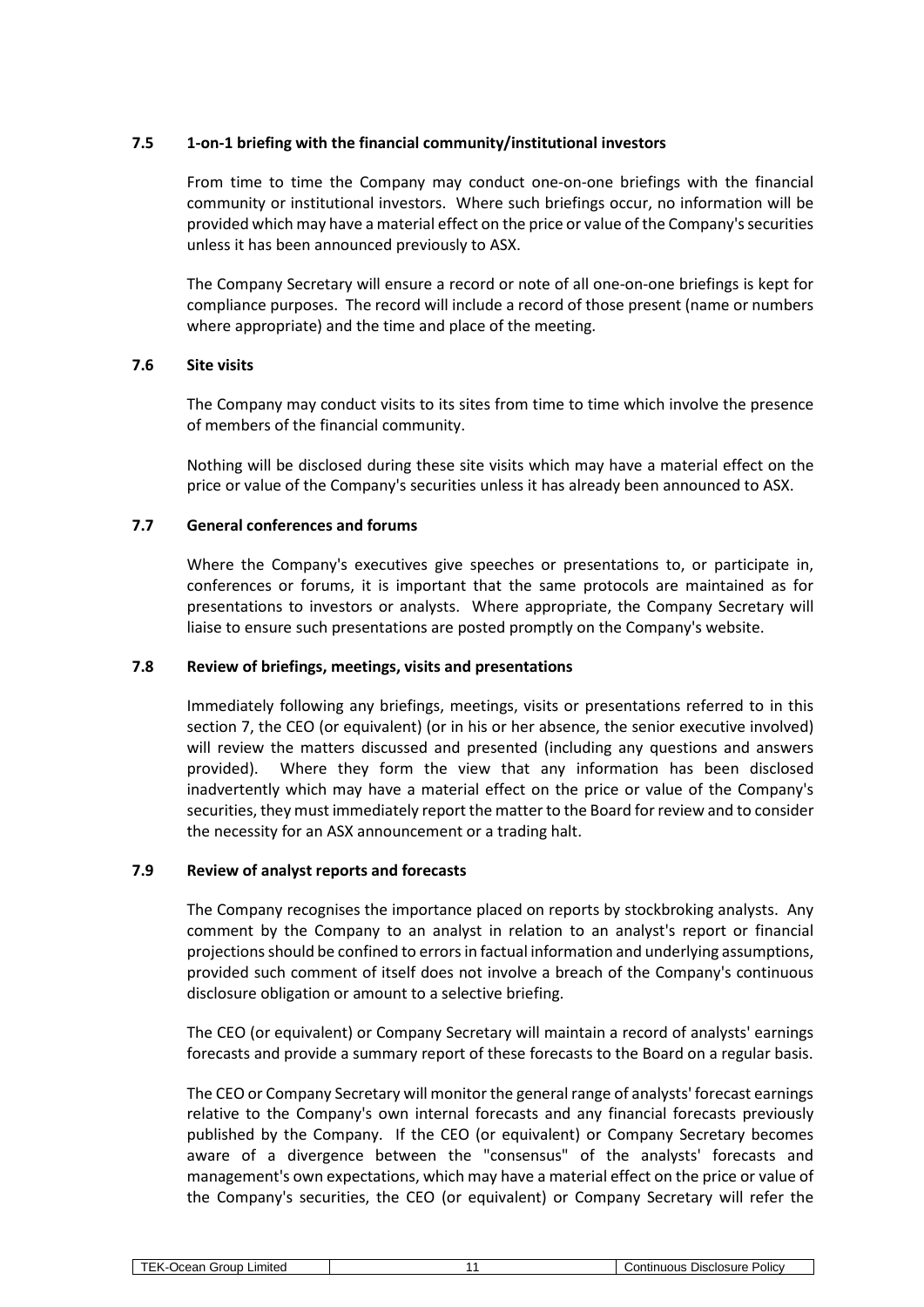matter immediately to the Board to consider the necessity for an ASX announcement or trading halt.

Where a decision is made to make an announcement about the Company's profit outlook, it is of critical importance that the Company provides clear guidance to the market regarding the Company's view of profit outlook.

During an analyst briefing, if the Company is concerned that the analysts' forecast diverges from the Company's internal expectations, then there is a risk that even a carefully scripted communication limited to previously disclosed information may be interpreted by the analyst as a 'down grade' and thus amounts to 'selective disclosure'. Accordingly, analyst briefings should not be used to manage analysts' expectations. If necessary (eg consensus analyst forecasts diverge from the Company's expectations), a public ASX release must be made.

#### **7.10 Monitor media and share price movements**

The Company Secretary or his or her delegate will monitor:

- (a) media reports about the Company;
- (b) media reports significant drivers of the Company's business;
- (c) the Company's share price movements; and
- (d) significant investor blogs, chat-sites or other social media it is aware of that regularly post comments about the Company.

If the Company Secretary or his or her delegate identifies unusual or unexpected price movements or unexpected media coverage (for example, media coverage in relation to price sensitive matters that have not yet been disclosed by the Company to the market) or the circumstances suggest that a false market may have emerged in the Company's securities, the Company Secretary or his or her delegate will report the matter to the Board to determine whether any disclosure is required.

#### <span id="page-11-0"></span>**7.11 ASX price query letters**

ASX can issue a price query letter if there is a material movement in the Company's share price that is not explained by an announcement or by information that is generally observable.

ASX will provide a short period (often no more than 24 hours) to respond and will publish both the query and the Company's response on the company announcement platform.

The questions that ASX may ask in conjunction with a price query can be quite broad. The preparation of a response can be particularly difficult in the period leading up to release of the Company's results announcement because of the heightened possibility that the Company may be forced to make a premature announcement of incomplete information.

In order to be in a position to deal promptly with any price query, the Company Secretary should have a system in place which will enable rapid discussions and review of the proposed response. Draft language should be prepared in advance where a development can be anticipated as being likely to occur.

| -imitec<br>`rout.<br>- - -<br>— ан | <b>Policy</b><br>Disclosure<br>$\sim$ ntin<br>າມຕາເ<br>. |
|------------------------------------|----------------------------------------------------------|
|                                    |                                                          |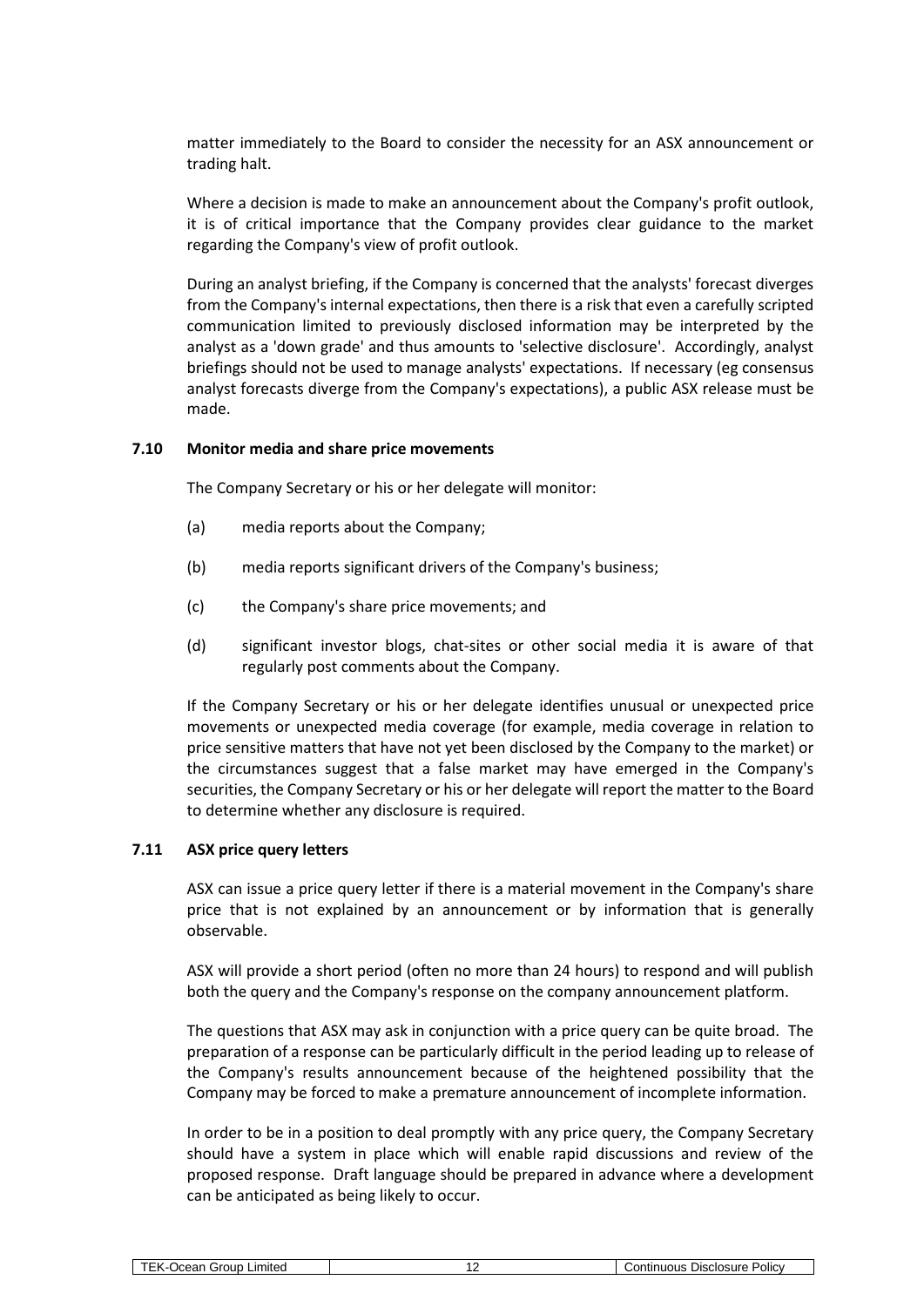Any response to ASX should be mindful of any likely future announcements so that the response will not appear, with the benefit of hindsight, to have been less than clear and transparent.

#### **7.12 Clear communication**

It is acknowledge that Company employees interact with different external stakeholders in the course of their respective roles. All employees must ensure they comply at all times with the Company's continuous disclosure obligations.

Matters relating to the Company must be reported to the Board to enable all information to be provided to the respective stakeholders so as to ensure consistent and accurate communication across all areas and in order to avoid inconsistencies or ambiguities which can lead to confusion or misinformation in the market place.

# **8. Communications with shareholders**

The Company aims to communicate all important information relating to the Company to shareholders. Additionally, the Company recognises that potential investors and other interested stakeholders may wish to obtain information about the Company from time to time.

To achieve these dual goals, the Company communicates information regularly to shareholders and other stakeholders through a range of forums and publications. The Company also has an investor relations program, to facilitate effective two-way communication with investor.

Measures for communicating important aspects of the Company's affairs include:

- (a) corporate website;
- (b) annual general meeting;
- (c) annual report;
- (d) ASX announcements;
- (e) alerts;
- (f) presentations; and
- (g) share registry.

## **8.1 Meetings of Shareholders**

General meetings are used to communicate with shareholders and allow an opportunity for informed shareholder participation. Shareholders are encouraged to attend or, if unable to attend, to vote on the motions proposed to by appointing a proxy or using any other means included in the notice of meeting. The Company conducts its general meetings in accordance with the Company's Constitution, the Corporations Act and the ASX Listing Rules.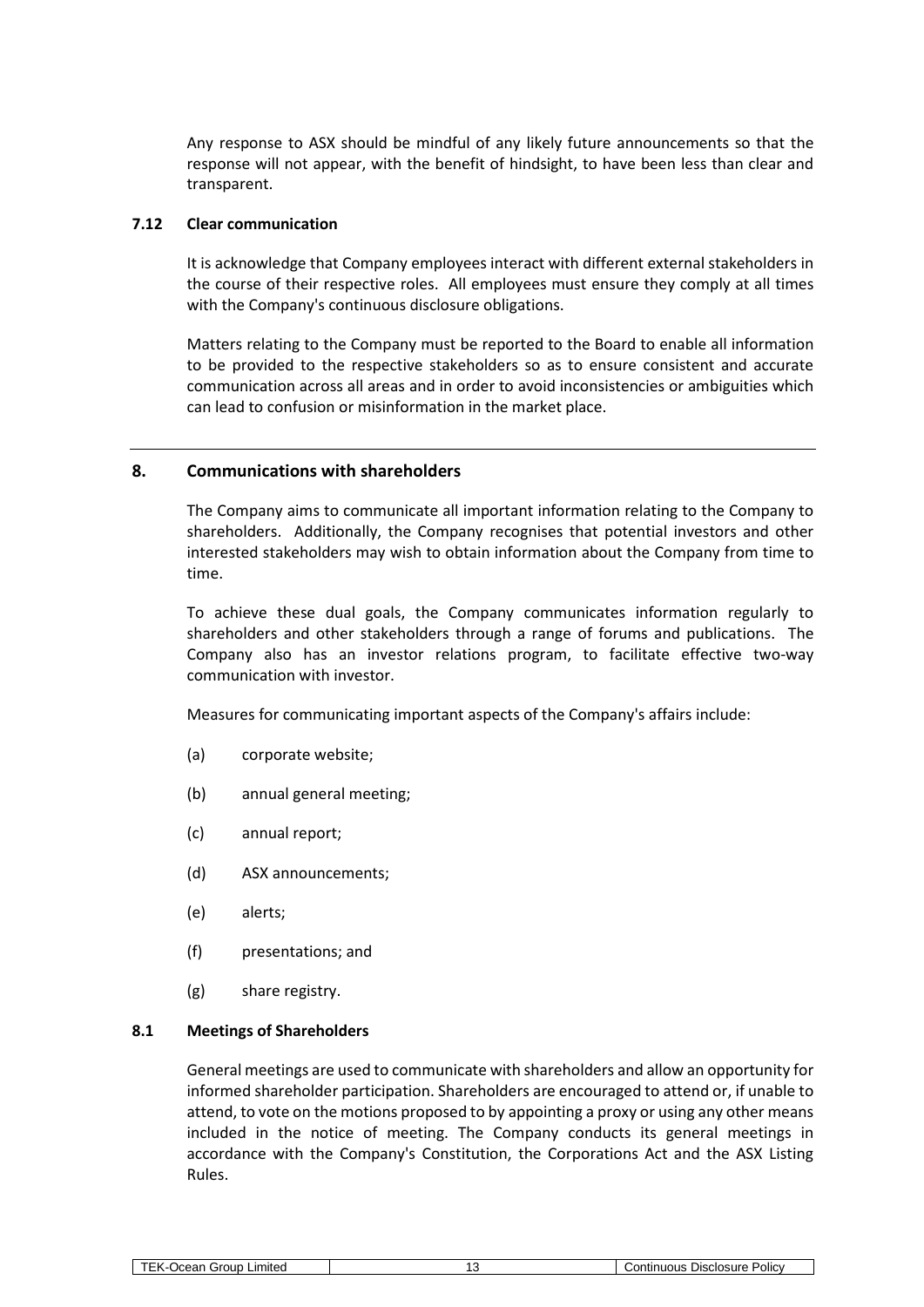General meetings are generally held in a location and at a time which is intended to maximise participation by shareholders. The Company subject to relevant regulatory restrictions may choose to hold virtual General Meetings. The full participation of shareholders at general meetings is encouraged to ensure a high level of accountability and identification with Company's strategies and goals. Shareholders have the opportunity to submit questions prior to each annual meeting and the Manager, senior management and auditors are present to assist with providing answers to questions raised by shareholders.

The Company has facilitated a shareholder mailing list which can be joined by visiting the Company's website and registering individuals details. In addition queries can be submitted to the Company via the Company's Contact Us page on its website.

#### **8.2 Electronic communications**

The Company understands the importance of providing its shareholders with the ability to communicate with the Company and its security registry electronically. Therefore, the Company will provide its Shareholders with the option to receive communication from, and send communications to, the Company and its security registry electronically.

The Company's share registry Automic Pty Ltd website provides information about how shareholders of the Company may elect to receive and send information to the Company electronically.

#### **8.3 Website**

The Company will ensure that it actively promotes communication with shareholders and provide shareholders with information about the Company and its activities so that investors can make informed investment decisions and gain a deeper understanding of the Company's business, operations and performance.

One important way the Company does this is through its corporate website. The Company reports and ASX announcements will be available to view and download from the News section on its website and/or the ASX website.

In particular and where appropriate upon lodgement with ASX, the following will be posted to the Company's website:

- (a) relevant announcements made to the market via the ASX;
- (b) media releases;
- (c) investment updates;
- (d) Company presentations and media briefings;
- (e) copies of press releases and announcements for the preceding three years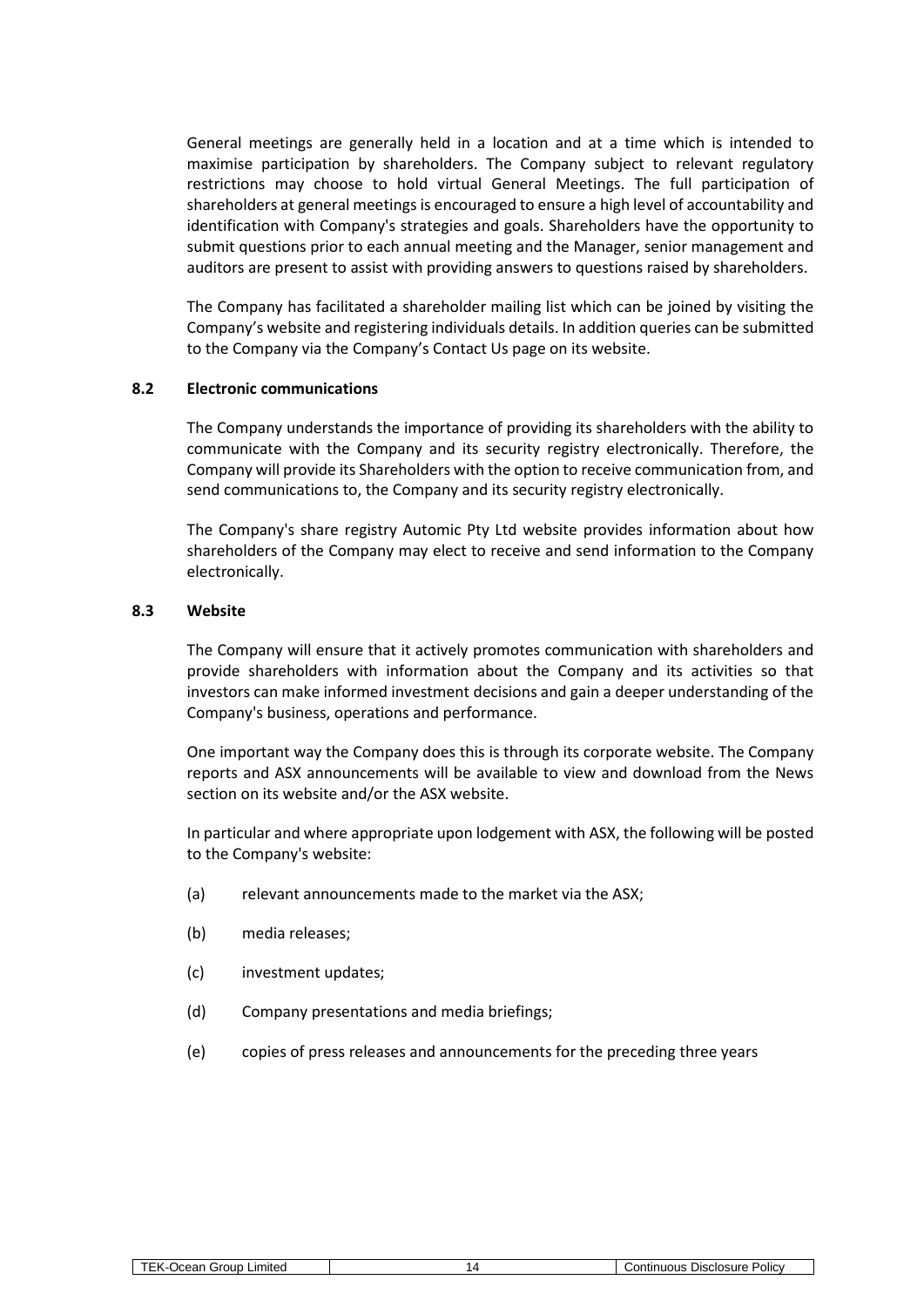# <span id="page-14-0"></span>**9. Role of the Board**

## **9.1 General responsibilities**

The Board is responsible for compliance with the Company's continuous disclosure obligations. Responsibilities include:

- (a) ensuring the Company complies with its continuous disclosure requirements;
- (b) reviewing information which is brought to its attention to determine if there is a disclosable matter and, if so, whether any Listing Rule non-disclosure exception applies;
- (c) establishing and maintaining the Company's disclosure policies and procedures and ensuring that there is an adequate system in place for the disclosure of all material information to the ASX and other authorities in a timely fashion;
- (d) considering any enquiries received from ASX, including any "false market" response letters;
- (e) reviewing any infringement notice or written statement of reasons issued to the Company by ASIC; and
- (f) educating management and staff on the Company's disclosure policies and procedures.

# **9.2 Specific responsibilities**

Board approval and input is particularly important in respect of matters that are clearly within the reserved powers of the Board or matters that are otherwise of fundamental significance to the Company. Such matters include:

- (a) significant profit upgrades or downgrades;
- (b) dividend policy, guidance or declarations;
- (c) company-transforming transactions or events; and
- (d) any other matters that are determined by the CEO (or equivalent) or Chair to be of fundamental significance to the Company.

Where an announcement is to be considered and approved by the Board, the Company Secretary must ensure that the Board is provided with all relevant information necessary to ensure that it is able to fully appreciate the matters dealt with in the announcement.

# **9.3 Board meetings**

The Board meets regularly and may meet at short notice where necessary. Meetings and other decisions of the Board may be made electronically (including by telephone, email or other electronic means.

| Limitec<br><b>rour</b><br>$\sim$<br>יי<br>saı | Uisclosure<br>POIICV<br>110110<br>$\sim$<br>വല |
|-----------------------------------------------|------------------------------------------------|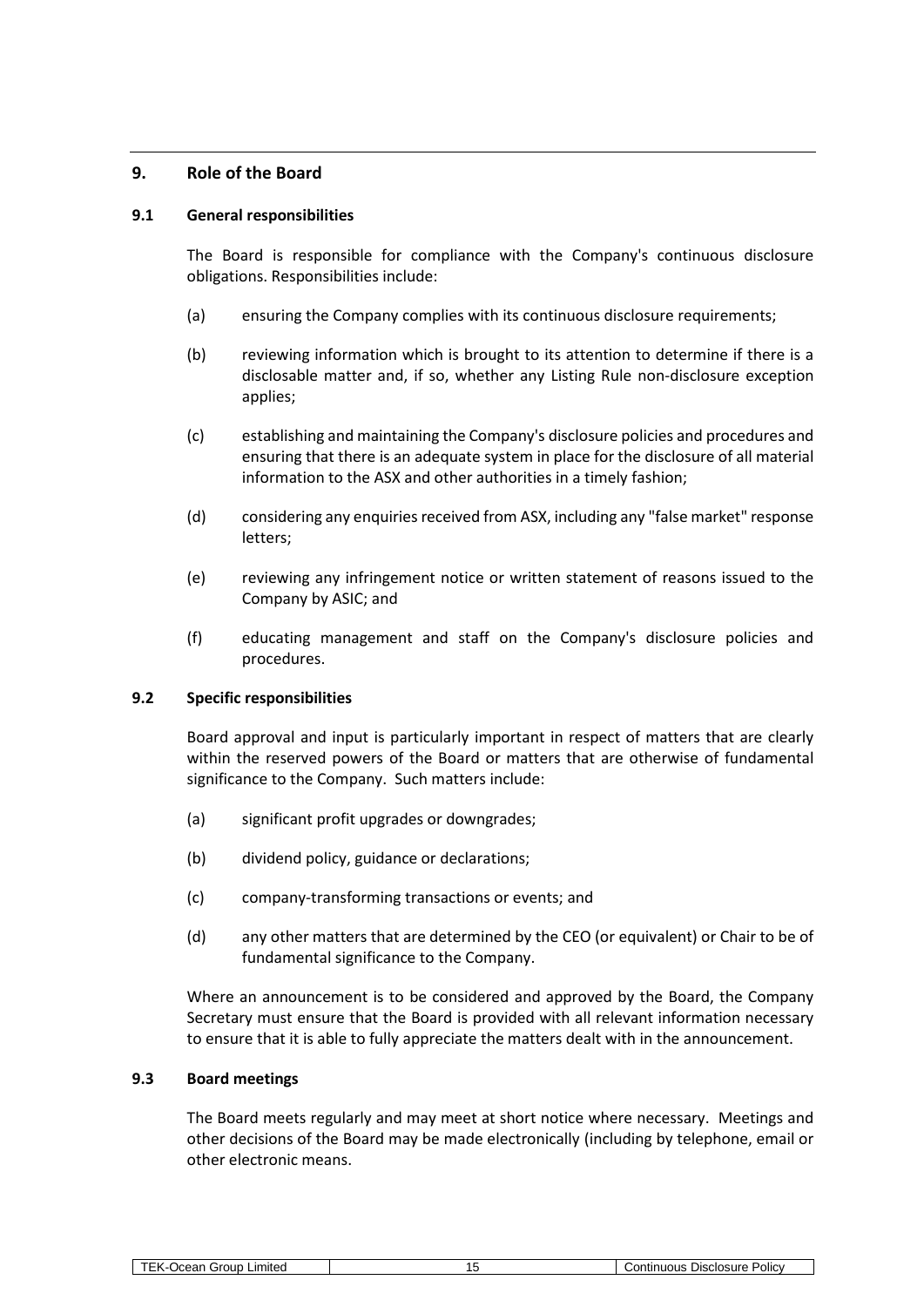## **9.4 Rapid Response Process**

If an announcement that would ordinarily require Board approval requires immediate disclosure to the market in order for the Company to comply with its disclosure obligations, all reasonable efforts must be made to have the announcement urgently considered and approved by the Board prior to release. However, if such approval cannot be obtained, the CEO (or equivalent) or Chair may authorise the disclosure to ensure compliance with continuous disclosure laws. If the CEO (or equivalent) or Chair are unavailable, the Chair of the Audit & Risk Committee may authorise disclosure. If the Chair of the Audit & Risk Committee is unavailable, any member of the Board may authorise disclosure. The announcement must then be considered by the Board at the first possible opportunity following its release to determine what, if any, further steps need to be taken by the Company.

# <span id="page-15-0"></span>**10. Role of the Company Secretary**

The Company has nominated the Company Secretary as the person with the primary responsibility for all communication with the ASX in relation to Listing Rule matters.

In particular, the Company Secretary is responsible for:

- (a) liaising with ASX in relation to continuous disclosure issues;
- (b) the lodging of announcements with ASX in relation to continuous disclosure matters;
- (c) implementing procedures to ensure that the Company's ASX passwords and other security measures are secure;
- (d) ensuring senior management are aware of the Company's Disclosure Policy and related procedures, and of the principles underlying continuous disclosure;
- (e) ensuring this Disclosure Policy is reviewed and updated periodically as necessary;
- (f) developing template ASX announcements and trading halt requests; and
- (g) maintaining an accurate record of all announcements sent to the ASX and all correspondence with ASIC in relation to the Company's continuous disclosure obligations.

#### **11. Other disclosure obligations**

The Company has numerous other disclosure obligations under Chapter 3 and Chapter 4 of the Listing Rules, including disclosure obligations in relation to:

- (a) periodic disclosure;
- (b) making a takeover bid;
- (c) undertaking a buy back;

| TFK-<br>Group<br>Limited<br>⊃cean ′<br>- 1 | ำี | Disclosure<br>Policy<br>∴ontinuous |
|--------------------------------------------|----|------------------------------------|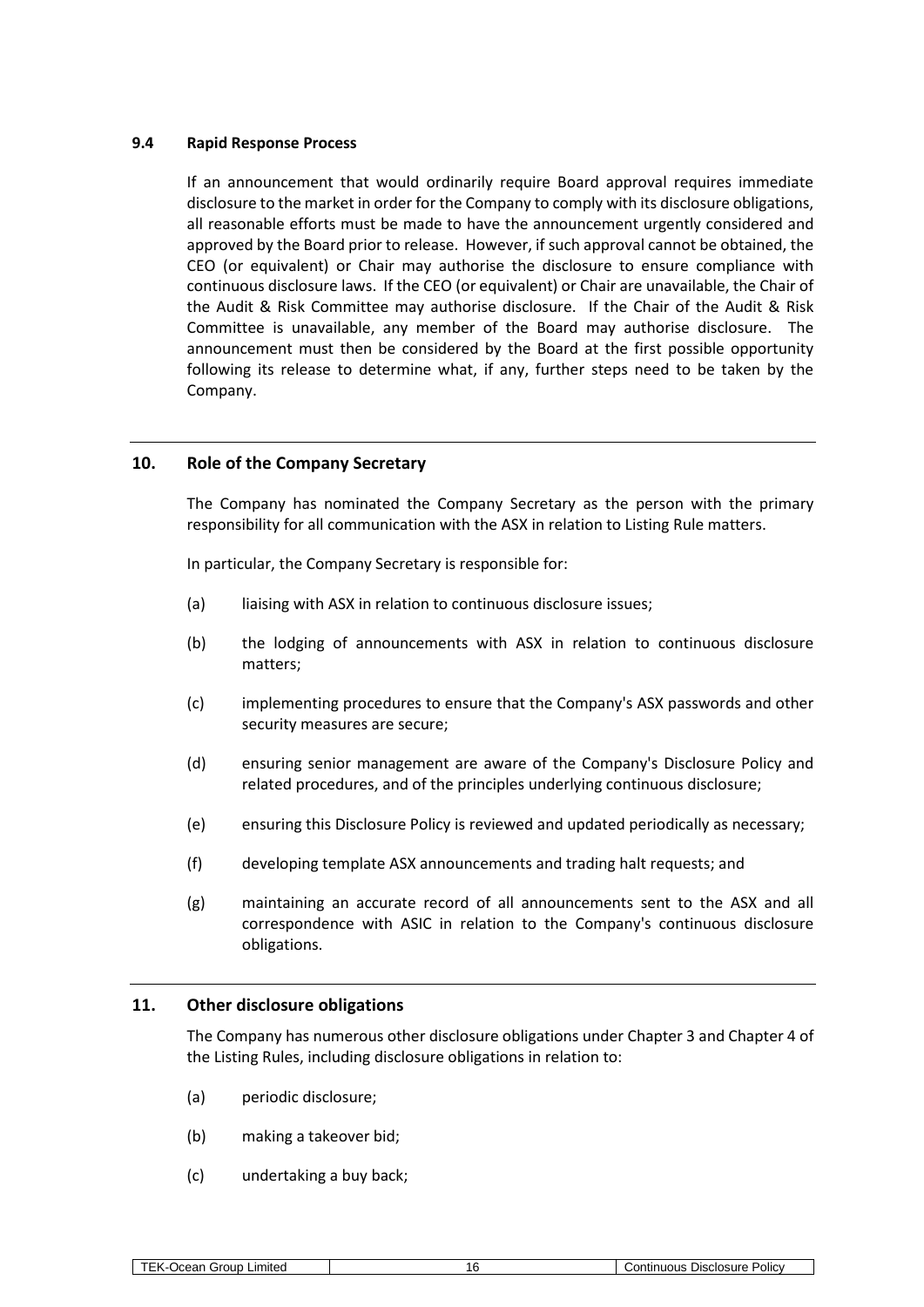- (d) agreements between the Company (or a related party or subsidiary) and its directors (or a related party of the director);
- (e) recommendations or decisions in relation to the declaration or payment of dividends;
- (f) changes to the Company's share capital;
- (g) changes to the beneficial ownership of the Company's share capital;
- (h) options over shares;
- (i) general meetings of the Company;
- (j) the Company's registered office and share register;
- (k) changes in officeholders;
- (l) documents sent to shareholders;
- (m) loan assets;
- (n) ownership limits;
- (o) directors' interests; and
- (p) record dates and timetables.

The Company Secretary is responsible for ensuring that necessary disclosures are made as and when required.

# **12. Policy breaches**

The Company regards its continuous disclosure obligations very seriously. Breaches of this Policy may lead to disciplinary action being taken against the employee, including dismissal in serious cases.

#### **13. Infringement notices and statement of reasons**

If ASIC has reasonable grounds to believe that the Company has contravened its continuous disclosure obligations, ASIC may issue an infringement notice.

The receipt by the Company of any written statement of reasons or infringement notice issues to it by ASIC must be reported immediately to the CEO (or equivalent) and the Board.

If the Company receives an infringement notice, the Board must oversee the Company's response to the infringement notice.

| <b>TEK-Ocean Group Limited</b> |
|--------------------------------|
|--------------------------------|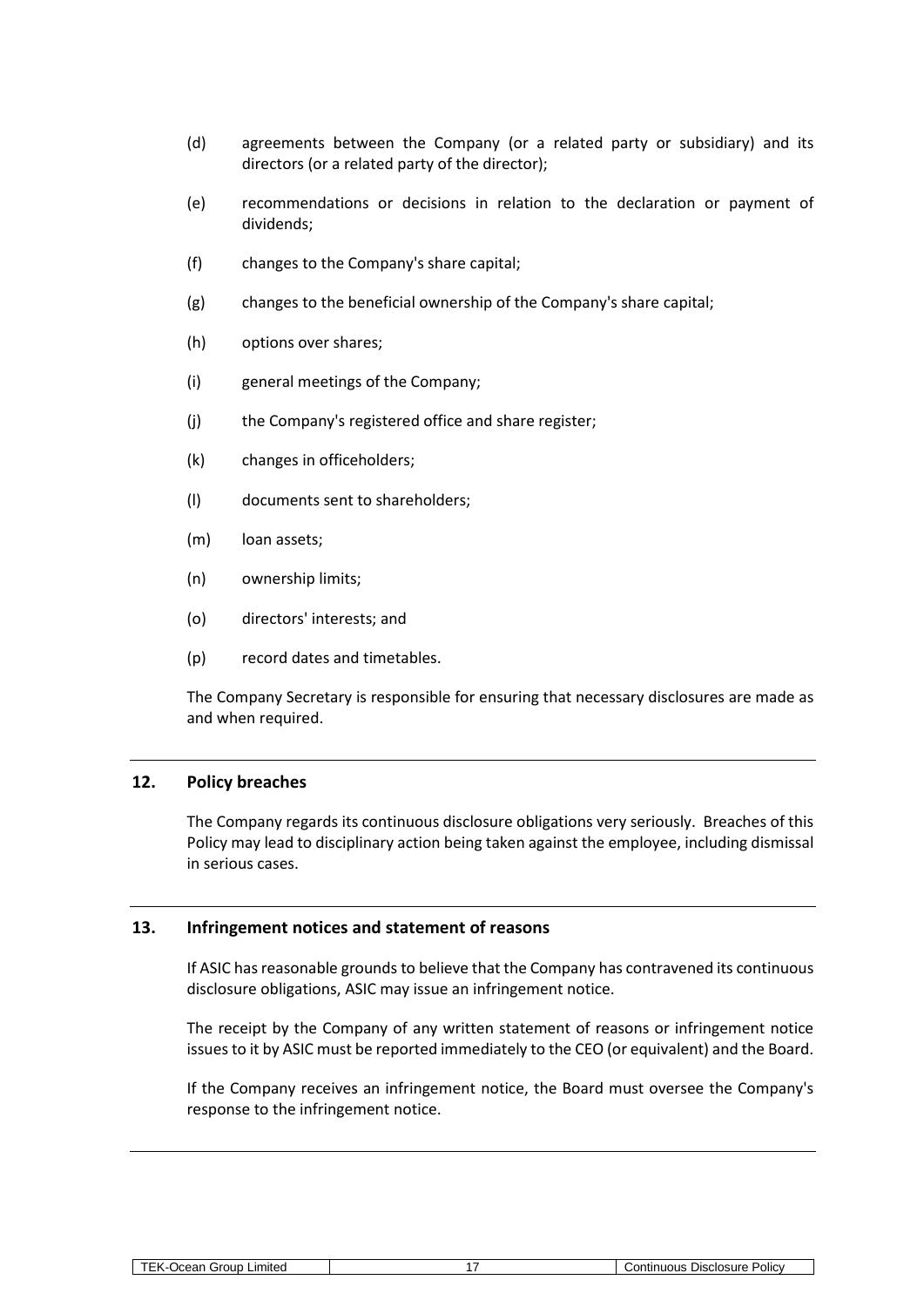# **14. Review**

The Company Secretary will be responsible for drafting, reviewing and making recommendations to the Board with respect to this Continuous Disclosure Policy. Any changes (other than administrative matters) must be approved by the Board. The code will be reviewed at least once every year or as often as necessary to ensure it remains effective and relevant.

# **15. Approved and adopted**

This Policy was approved and adopted by the Board on 6 August 2020 to be effective upon listing with ASX.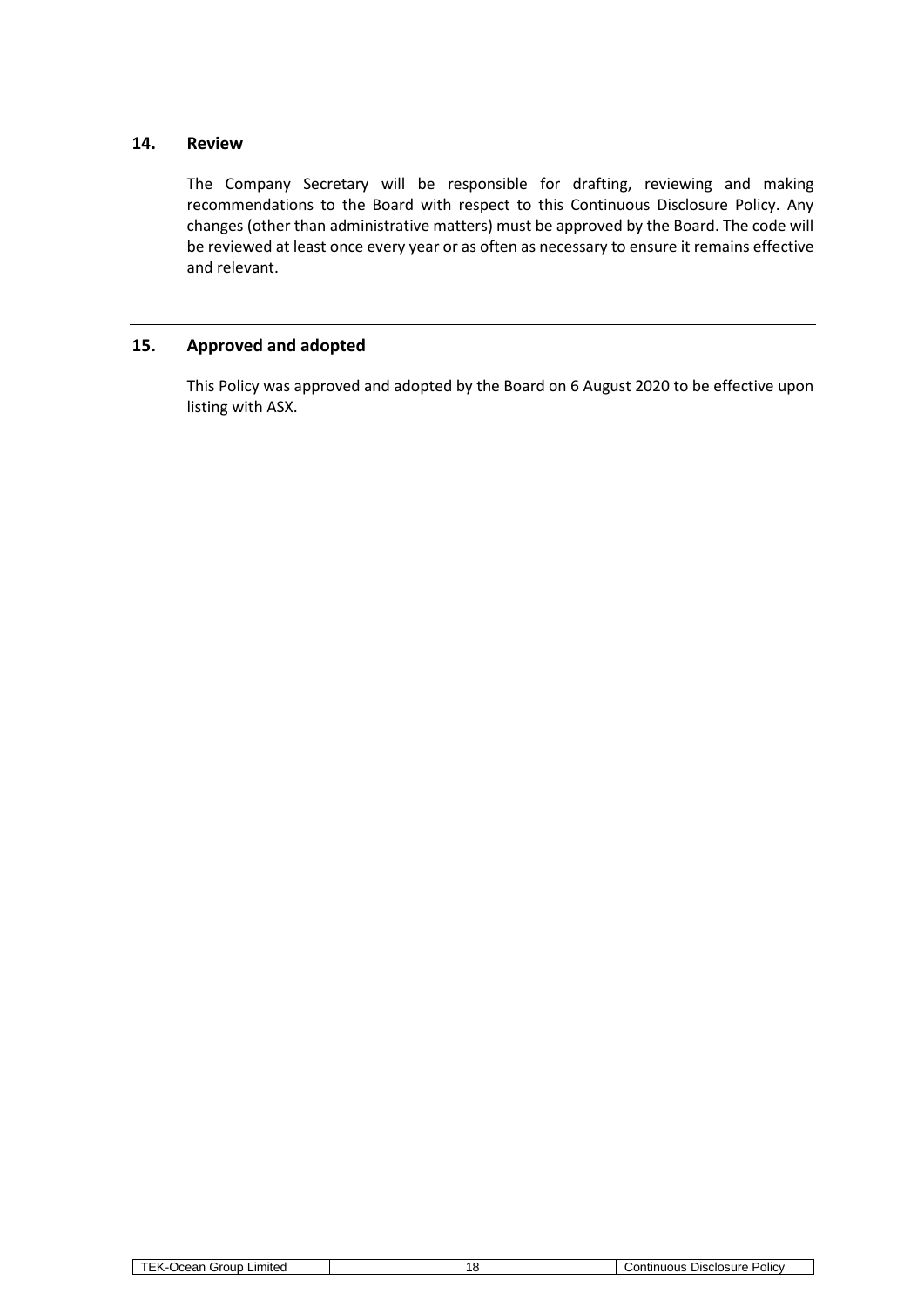#### <span id="page-18-1"></span>**Attachment 1 – Continuous disclosure obligations**

#### **1. ASX Listing Rule 3.1**

Under Listing Rule 3.1, the Company must immediately notify ASX of any information that a reasonable person would expect to have a material effect on the price or value of the Company's securities.

This is what is known as the continuous disclosure obligation.

#### <span id="page-18-0"></span>**2. Material effect on the price of securities**

A reasonable person is taken to expect information to have a material effect on the price or value of securities if it would, or would be likely to, influence persons who commonly invest in securities in deciding whether or not to subscribe for, buy or sell the securities.

Some examples of information that may require disclosure include:

- (a) material changes in actual financial performance or projected financial performance from the previously disclosed actual or projected information;
- (b) events likely to have a material effect on financial performance either for the current period or over the longer term;
- (c) changes to the Board, senior executives or company secretary;
- (d) mergers, acquisitions, divestments, joint ventures or material changes in assets;
- (e) significant developments in new projects or ventures;
- (f) material changes to capital structure or funding;
- (g) material information affecting joint venture partners or non-wholly owned subsidiaries;
- (h) media or market speculation;
- (i) analyst, broker or media reports based on incorrect or out of date information;
- (j) industry issues which have, or which may have, a material impact on the Company;
- (k) decisions on significant issues affecting the Company by regulatory bodies;
- (l) information that may have an adverse effect on the reputation of the Company;
- (m) new contracts, orders or changes in suppliers that are material to the Company's business;
- (n) material changes in products or product lines;
- (o) the granting or withdrawal of a material licence;

| Group<br>_ımıted<br>$\overline{\phantom{a}}$<br>$\sim$<br>1.5711 | <b>Policy</b><br>Disclosure<br>.<br>----<br>,,,,,,,<br>,,,,, |
|------------------------------------------------------------------|--------------------------------------------------------------|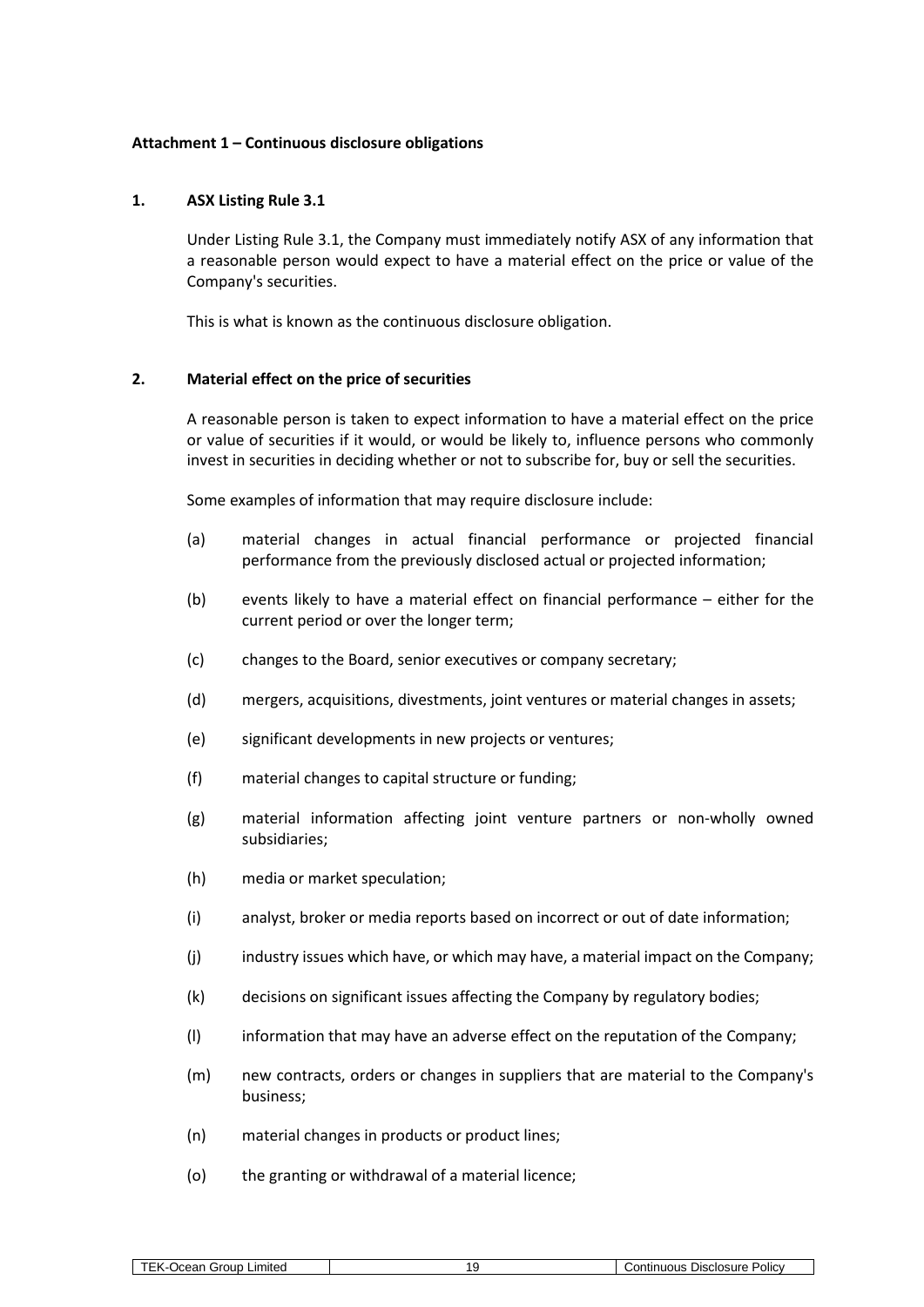- (p) proposed changes in regulations or laws that could materially affect the Company's business;
- (q) major litigation (brought by or brought against the Company);
- (r) significant changes in the Company's accounting policies;
- (s) any rating applied by a ratings agency to the Company, or securities of the Company and any change to such rating; and
- (t) a proposal to change the Company's auditor.

## **3. Release of information to others**

The Company must not release material price sensitive information to any person (eg the media or any analysts) until it has given the information to ASX and has received an acknowledgement that ASX has released the information to the market.

#### <span id="page-19-0"></span>**4. Information that is generally available**

Criminal sanctions will not apply to a breach of the Company's continuous disclosure obligations if the information is generally available.

Information is generally available if it:

- <span id="page-19-2"></span><span id="page-19-1"></span>(a) consists of readily observable matter;
- (b) has been made known in a manner that would, or would be likely to, bring it to the attention of persons who commonly invest in any of the classes of securities issued by the Company and since it was made known, a reasonable period for it to be disseminated among those persons has elapsed. That is, information will be "generally available" if it has been released to ASX or published in an annual report, prospectus or similar document and a reasonable time has elapsed after the information has been disseminated in one of these ways; or
- (c) consists of deductions, conclusions or inferences made or drawn from information referred to in [4](#page-19-0)[\(a\)](#page-19-1) or information made known as mentioned in [4](#page-19-0)[\(b\)](#page-19-2) or both.

#### <span id="page-19-3"></span>**5. Exceptions to continuous disclosure obligation**

Disclosure is not required to the market where each of the following conditions is and remains satisfied:

- (a) one of more of the following apply:
	- (i) it would be a breach of a law to disclose the information;
	- (ii) the information concerns an incomplete proposal or negotiation;
	- (iii) the information comprises matters of supposition or is insufficiently definite to warrant disclosure;

| TEK-Ocean Group Limited |  |
|-------------------------|--|
|-------------------------|--|